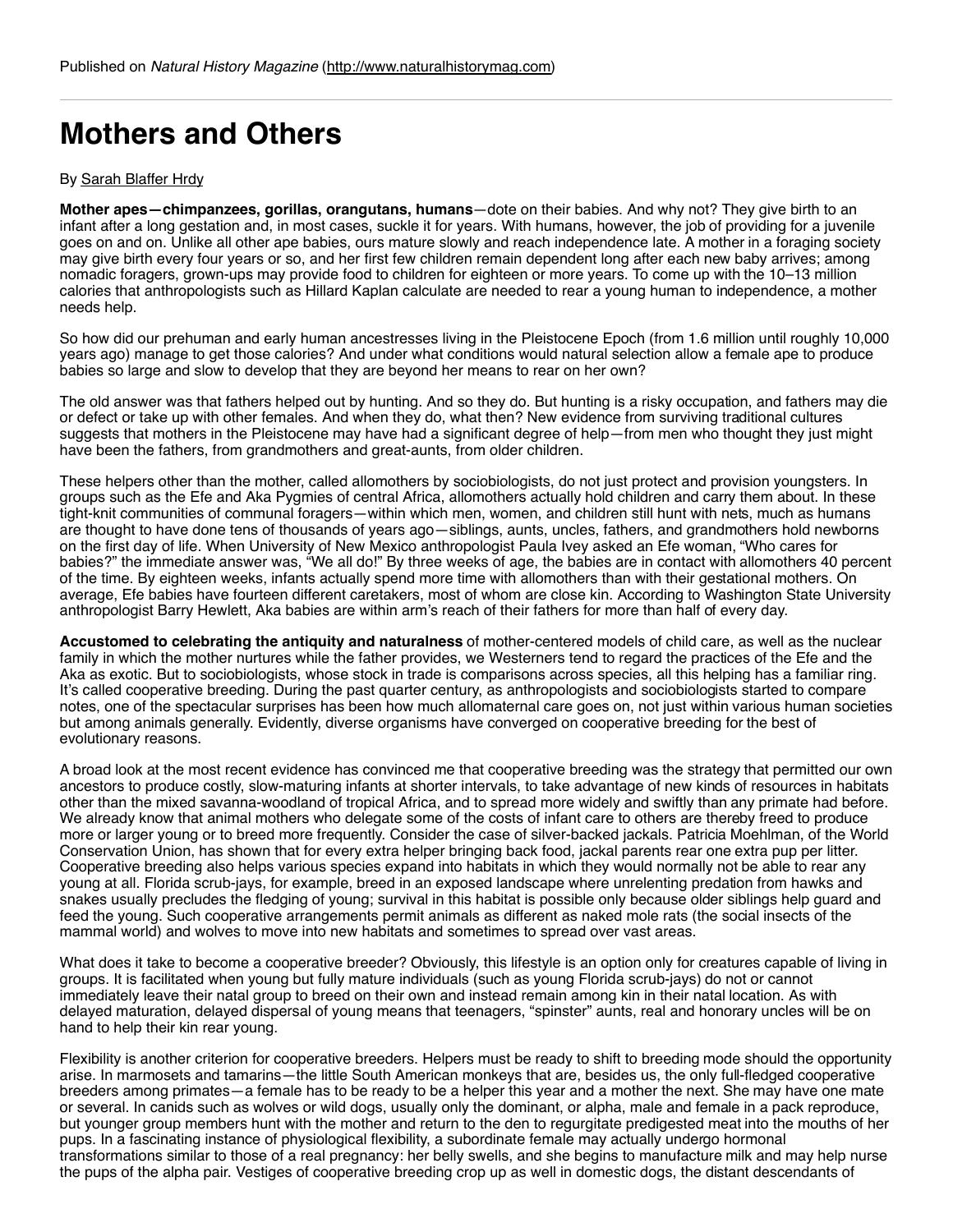wolves. After undergoing a pseudopregnancy, my neighbors' Jack Russell terrier chased away the family's cat and adopted and suckled her kittens. To suckle the young of another species is hardly what Darwinians call an adaptive trait (because it does not contribute to the surrogate's own survival). But in the environment in which the dog family evolved, a female's tendency to respond when infants signaled their need—combined with her capacity for pseudopregnancy—would have increased the survival chances for large litters born to the dominant female.

According to the late W.D. Hamilton, evolutionary logic predicts that an animal with poor prospects of reproducing on his or her own should be predisposed to assist kin with better prospects so that at least some of their shared genes will be perpetuated. Among wolves, for example, both male and female helpers in the pack are likely to be genetically related to the alpha litter and to have good reasons for not trying to reproduce on their own: in a number of cooperatively breeding species (wild dogs, wolves, hyenas, dingoes, dwarf mongooses, marmosets), the helpers do try, but the dominant female is likely to bite their babies to death. The threat of coercion makes postponing ovulation the better part of valor, the least-bad option for females who must wait to breed until their circumstances improve, either through the death of a higher-ranking female or by finding a mate with an unoccupied territory.

#### [pagebreak]

**One primate strategy is to line up extra fathers.** Among common marmosets and several species of tamarins, females mate with several males, all of which help rear her young. As primatologist Charles T. Snowdon points out, in three of the four genera of Callitrichidae (*Callithrix, Saguinus,* and *Leontopithecus*), the more adult males the group has available to help, the more young survive. Among many of these species, females ovulate just after giving birth, perhaps encouraging males to stick around until after babies are born. (In cotton-top tamarins, males also undergo hormonal changes that prepare them to care for infants at the time of birth.) Among cooperative breeders of certain other species, such as wolves and jackals, pups born in the same litter can be sired by different fathers.

Human mothers, by contrast, don't ovulate again right after birth, nor do they produce offspring with more than one genetic father at a time. Ever inventive, though, humans solve the problem of enlisting help from several adult males by other means. In some cultures, mothers rely on a peculiar belief that anthropologists call partible paternity—the notion that a fetus is built up by contributions of semen from all the men with whom women have had sex in the ten months or so prior to giving birth. Among the Canela, a matrilineal tribe in Brazil studied for many years by William Crocker of the Smithsonian Institution, publicly sanctioned intercourse between women and men other than their husbands—sometimes many men—takes place during villagewide ceremonies. What might lead to marital disaster elsewhere works among the Canela because the men believe in partible paternity. Across a broad swath of South America—from Paraguay up into Brazil, westward to Peru, and northward to Venezuela—mothers rely on this convenient folk wisdom to line up multiple honorary fathers to help them provision both themselves and their children. Over hundreds of generations, this belief has helped children thrive in a part of the world where food sources are unpredictable and where husbands are as likely as not to return from the hunt emptyhanded.

The Bari people of Venezuela are among those who believe in shared paternity, and according to anthropologist Stephen Beckerman, Bari children with more than one father do especially well. In Beckerman's study of 822 children, 80 percent of those who had both a "primary" father (the man married to their mother) and a "secondary" father survived to age fifteen, compared with 64 percent survival for those with a primary father alone. Not surprisingly, as soon as a Bari woman suspects she is pregnant, she accepts sexual advances from the more successful fishermen or hunters in her group. Belief that fatherhood can be shared draws more men into the web of possible paternity, which effectively translates into more food and more protection.

But for human mothers, extra mates aren't the only source of effective help. Older children, too, play a significant role in family survival. University of Nebraska anthropologists Patricia Draper and Raymond Hames have just shown that among !Kung hunters and gatherers living in the Kalahari Desert, there is a significant correlation between how many children a parent successfully raises and how many older siblings were on hand to help during that person's own childhood.

Older matrilineal kin may be the most valuable helpers of all. University of Utah anthropologists Kristen Hawkes and James O'Connell and their UCLA colleague Nicholas Blurton Jones, who have demonstrated the important food-gathering role of older women among Hazda hunter-gatherers in Tanzania, delight in explaining that since human life spans may extend for a few decades after menopause, older women become available to care for—and to provide vital food for—children born to younger kin. Hawkes, O'Connell, and Blurton Jones further believe that dating from the earliest days of *Homo erectus*, the survival of weaned children during food shortages may have depended on tubers dug up by older kin.

**At various times in human history,** people have also relied on a range of customs, as well as on coercion, to line up allomaternal assistance—for example, by using slaves or hiring poor women as wet nurses. But all the helpers in the world are of no use if they're not motivated to protect, carry, or provision babies. For both humans and nonhumans, this motivation arises in three main ways: through the manipulation of information about kinship; through appealing signals coming from the babies themselves; and, at the heart of it all, from the endocrinological and neural processes that induce individuals to respond to infants' signals. Indeed, all primates and many other mammals eventually respond to infants in a nurturing way if exposed long enough to their signals. Trouble is, "long enough" can mean very different things in males and females, with their very different response thresholds.

For decades, animal behaviorists have been aware of the phenomenon known as priming. A mouse or rat encountering a strange pup is likely to respond by either ignoring the pup or eating it. But presented with pup after pup, rodents of either sex eventually become sensitized to the baby and start caring for it. Even a male may gather pups into a nest and lick or huddle over them. Although nurturing is not a routine part of a male's repertoire, when sufficiently primed he behaves as a mother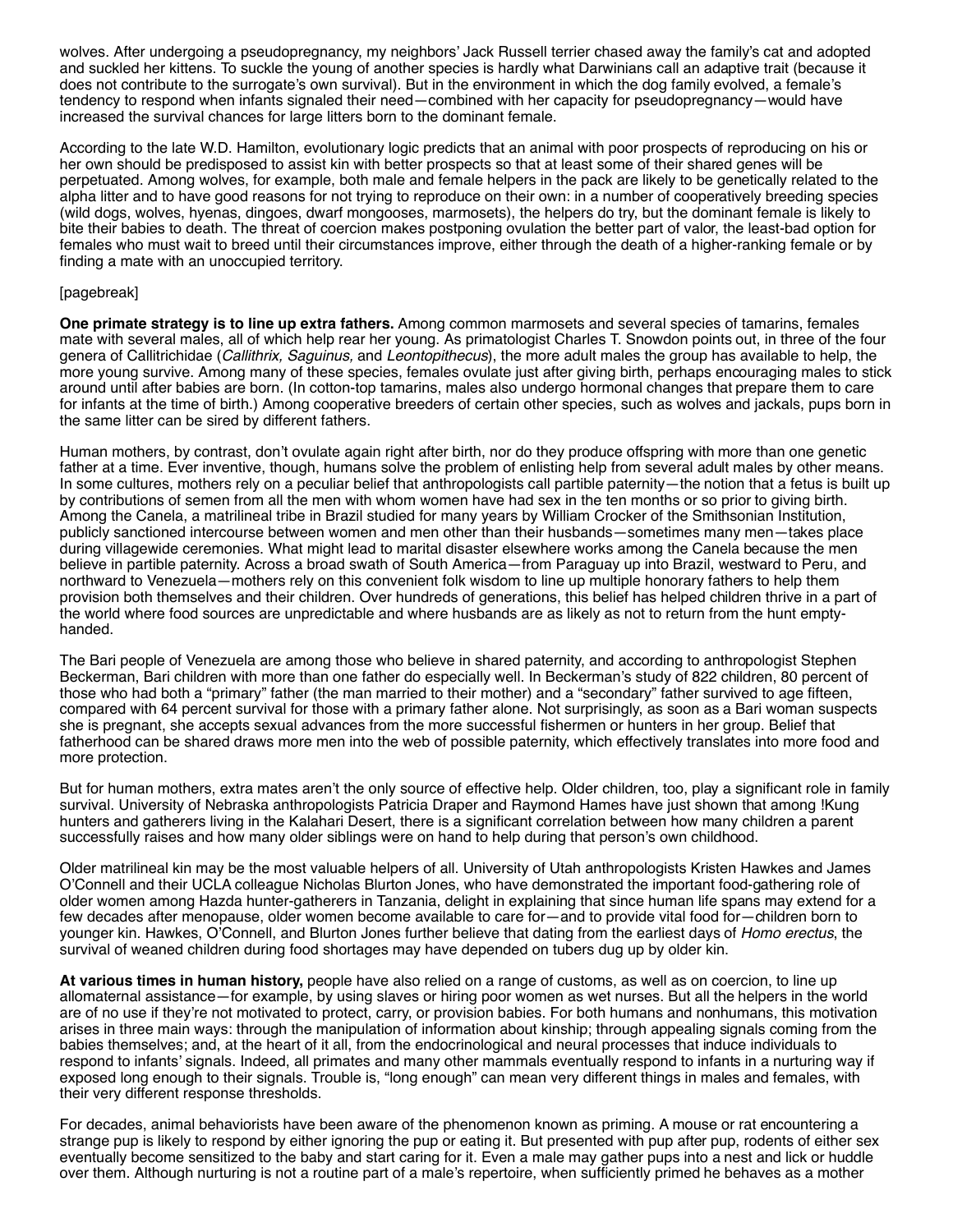would. Hormonal change is an obvious candidate for explaining this transformation. Consider the case of the cooperatively breeding Florida scrub-jays studied by Stephan Schoech, of the University of Memphis. Prolactin, a protein hormone that initiates the secretion of milk in female mammals, is also present in male mammals and in birds of both sexes. Schoech showed that levels of prolactin go up in a male and female jay as they build their nest and incubate eggs and that these levels reach a peak when they feed their young. Moreover, prolactin levels rise in the jays' nonbreeding helpers and are also at their highest when they assist in feeding nestlings.

As it happens, male, as well as immature and nonbreeding female, primates can respond to infants' signals, although quite different levels of exposure and stimulation are required to get them going. Twenty years ago, when elevated prolactin levels were first reported in common marmoset males (by Alan Dixson, for *Callithrix jacchus*), many scientists refused to believe it. Later, when the finding was confirmed, scientists assumed this effect would be found only in fathers. But based on work by Scott Nunes, Jeffrey Fite, Jeffrey French, Charles Snowdon, Lucille Roberts, and many others—work that deals with a variety of species of marmosets and tamarins—we now know that all sorts of hormonal changes are associated with increased nurturing in males. For example, in the tufted-eared marmosets studied by French and colleagues, testosterone levels in males went down as they engaged in caretaking after the birth of an infant. Testosterone levels tended to be lowest in those with the most paternal experience.

The biggest surprise, however, has been that something similar goes on in males of our own species. Anne Storey and colleagues in Canada have reported that prolactin levels in men who were living with pregnant women went up toward the end of the pregnancy. But the most significant finding was a 30 percent drop in testosterone in men right after the birth. (Some endocrinologically literate wags have proposed that this drop in testosterone levels is due to sleep deprivation, but this would probably not explain the parallel testosterone drop in marmoset males housed with parturient females.) Hormonal changes during pregnancy and lactation are, of course, indisputably more pronounced in mothers than in the men consorting with them, and no one is suggesting that male consorts are equivalent to mothers. But both sexes are surprisingly susceptible to infant signals—explaining why fathers, adoptive parents, wet nurses, and day-care workers can become deeply involved with the infants they care for.

Genetic relatedness alone, in fact, is a surprisingly unreliable predictor of love. What matters are cues from infants and how these cues are processed emotionally. The capacity for becoming emotionally hooked—or primed—also explains how a fully engaged father who is in frequent contact with his infant can become more committed to the infant's well-being than a detached mother will.

#### [pagebreak]

**But we can't forget the real protagonist of this story: the baby.** From birth, newborns are powerfully motivated to stay close, to root—even to creep—in quest of nipples, which they instinctively suck on. These are the first innate behaviors that any of us engage in. But maintaining contact is harder for little humans to do than it is for other primates. One problem is that human mothers are not very hairy, so a human mother not only has to position the baby on her breast but also has to keep him there. She must be motivated to pick up her baby even before her milk comes in, bringing with it a host of hormonal transformations.

Within minutes of birth, human babies can cry and vocalize just as other primates do, but human newborns can also read facial expressions and make a few of their own. Even with blurry vision, they engage in eye-to-eye contact with the people around them. Newborn babies, when alert, can see about eighteen inches away. When people put their faces within range, babies may reward this attention by looking back or even imitating facial expressions. Orang and chimp babies, too, are strongly attached to and interested in their mothers' faces. But unlike humans, other ape mothers and infants do not get absorbed in gazing deeply into each other's eyes.

To the extent that psychiatrists and pediatricians have thought about this difference between us and the other apes, they tend to attribute it to human mental agility and our ability to use language. Interactions between mother and baby, including vocal play and babbling, have been interpreted as protoconversations: revving up the baby to learn to talk. Yet even babies who lack face-to-face stimulation—babies born blind, say—learn to talk. Furthermore, humans are not the only primates to engage in the continuous rhythmic streams of vocalization known as babbling. Interestingly, marmoset and tamarin babies also babble. It may be that the infants of cooperative breeders are specially equipped to communicate with caretakers. This is not to say that babbling is not an important part of learning to talk, only to question which came first—babbling so as to develop into a talker, or a predisposition to evolve into a talker because among cooperative breeders, babies that babble are better tended and more likely to survive.

If humans evolved as cooperative breeders, the degree of a human mother's commitment to her infant should be linked to how much social support she herself can expect. Mothers in cooperatively breeding primate species can afford to bear and rear such costly offspring as they do only if they have help on hand. Maternal abandonment and abuse are very rarely observed among primates in the wild. In fact, the only primate species in which mothers are anywhere near as likely to abandon infants at birth as mothers in our own species are the other cooperative breeders. A study of cotton-top tamarins at the New England Regional Primate Research Center showed a 12 percent chance of abandonment if mothers had older siblings on hand to help them rear twins, but a 57 percent chance when no help was available. Overburdened mothers abandoned infants within seventy-two hours of birth.

**This new way of thinking about our species' history,** with its implications for children, has made me concerned about the future. So far, most Western researchers studying infant development have presumed that living in a nuclear family with a fixed division of labor (mom nurturing, dad providing) is the normal human adaptation. Most contemporary research on children's psychosocial development is derived from John Bowlby's theories of attachment and has focused on such variables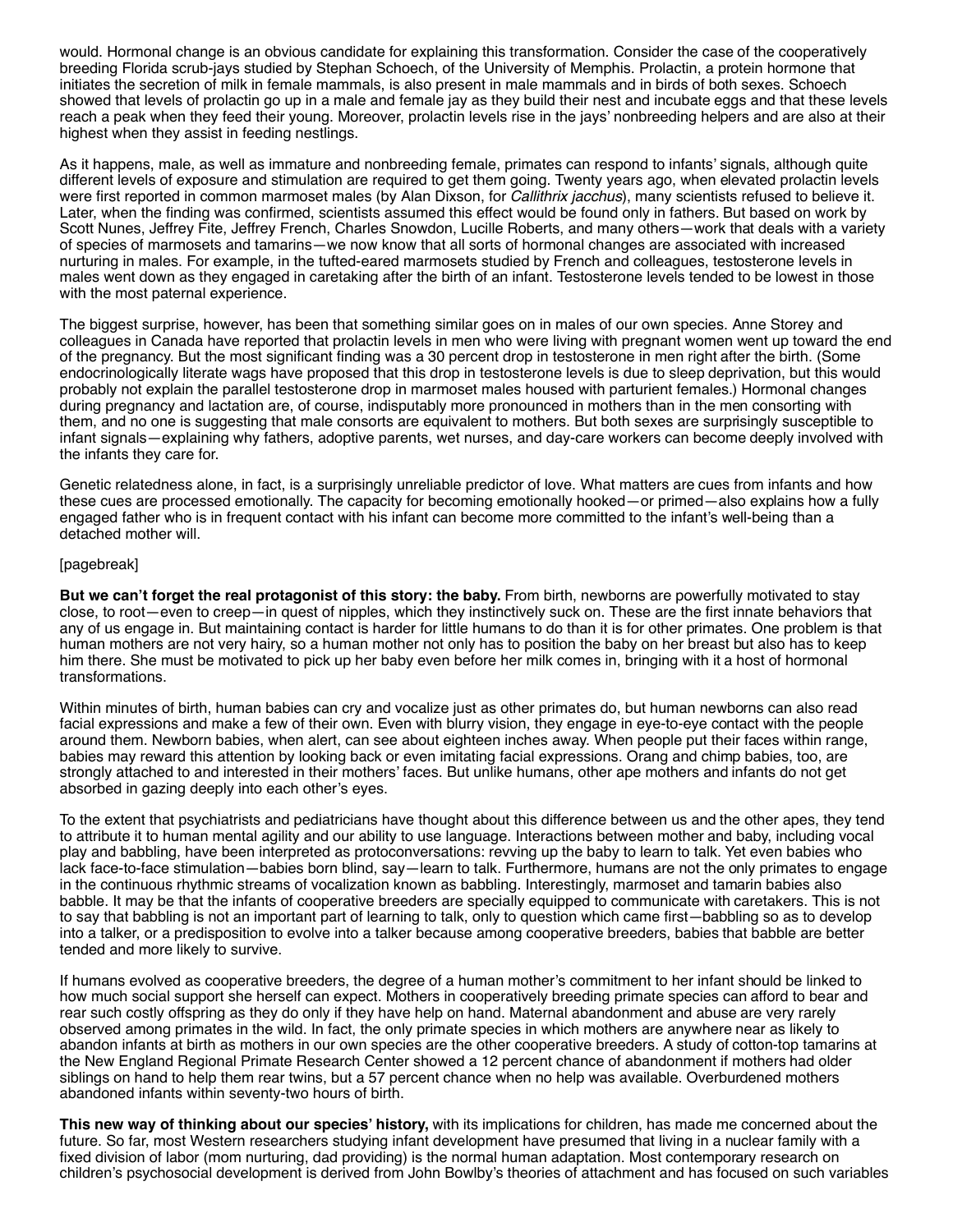as how available and responsive the mother is, whether the father is present or absent, and whether the child is in the mother's care or in day care. Sure enough, studies done with this model in mind always show that children with less responsive mothers are at greater risk.

It is the baby, first and foremost, who senses how available and how committed its mother is. But I know of no studies that take into account the possibility that humans evolved as cooperative breeders and that a mother's responsiveness also happens to be a good indicator of her social supports. In terms of developmental outcomes, the most relevant factor might not be how securely or insecurely attached to the mother the baby is—the variable that developmental psychologists are trained to measure—but rather how secure the baby is in relation to *all* the people caring for him or her. Measuring attachment this way might help explain why even children whose relations with their mother suggest they are at extreme risk manage to do fine because of the interventions of a committed father, an older sibling, or a there-when-you-need-her grandmother.

The most comprehensive study ever done on how nonmaternal care affects kids is compatible with both the hypothesis that humans evolved as cooperative breeders and the conventional hypothesis that human babies are adapted to be reared exclusively by mothers. Undertaken by the National Institute of Child Health and Human Development (NICHD) in 1991, the seven-year study included 1,364 children and their families (from diverse ethnic and economic backgrounds) and was conducted in ten different U.S. locations. This extraordinarily ambitious study was launched because statistics showed that 62 percent of U.S. mothers with children under age six were working outside the home and that the majority of them (willingly or unwillingly) were back at work within three to five months of giving birth. Because this was an entirely new social phenomenon, no one really knew what the NICHD's research would reveal.

The study's main finding was that both maternal and hired caretakers' sensitivity to infant needs was a better predictor of a child's subsequent development and behavior (such traits as social "compliance," respect for others, and self-control were measured) than was actual time spent apart from the mother. In other words, the critical variable was not the continuous presence of the mother herself but rather how secure infants felt when cared for by someone else. People who had been convinced that babies need full-time care from mothers to develop normally were stunned by these results, while advocates of day care felt vindicated. But do these and other, similar findings mean that day care is not something we need to worry about anymore?

Not at all. We should keep worrying. The NICHD study showed only that day care was better than mother care if the mother was neglectful or abusive. But excluding such worst-case scenarios, the study showed no detectable ill effects from day care *only* when infants had a secure relationship with parents to begin with (which I take to mean that babies felt wanted) and *only* when the day care was of high quality. And in this study's context, "high quality" meant that the facility had a high ratio of caretakers to babies, that it had the same caretakers all the time, and that the caretakers were sensitive to infants' needs—in other words, that the day care staff acted like committed kin.

Bluntly put, this kind of day care is almost impossible to find. Where it exists at all, it's expensive. Waiting lists are long, even for cheap or inadequate care. The average rate of staff turnover in day care centers is 30 percent per year, primarily because these workers are paid barely the minimum wage (usually less, in fact, than parking-lot attendants). Furthermore, day care tends to be age-graded, so even at centers where staff members stay put, kids move annually to new teachers. This kind of day care is unlikely to foster trusting relationships.

## [pagebreak]

**What conclusion can we draw from all this?** Instead of arguing over "mother care" versus "othercare," we need to make day care better. And this is where I think today's evolution-minded researchers have something to say. Impressed by just how variable child-rearing conditions can be in human societies, several anthropologists and psychologists (including Michael Lamb, Patricia Draper, Henry Harpending, and James Chisholm) have suggested that babies are up to more than just maintaining the relationship with their mothers. These researchers propose that babies actually monitor mothers to gain information about the world they have been born into. Babies ask, in effect, Is this world filled with people who are going to provide for me and help me survive? Can I count on them to care about me? If the answer to those questions is yes, they begin to sense that developing a conscience and a capacity for compassion would be a great idea. If the answer is no, they may then be asking, Can I not afford to count on others? Would I be better off just grabbing what I need, however I can? In this case, empathy, or thinking about others' needs, would be more of a hindrance than a help.

For a developing baby and child, the most practical way to behave might vary drastically, depending on whether the mother has kin who help, whether the father is around, whether foster parents are well-meaning or exploitative. These factors, however unconsciously perceived by the child, affect important developmental decisions. Being extremely self-centered or selfish, being oblivious to others or lacking in conscience—traits that psychologists and child-development theorists may view as pathological—are probably quite adaptive traits for an individual who is short on support from other group members.

**If I am right that humans evolved as cooperative breeders,** Pleistocene babies whose mothers lacked social support and were less than fully committed to infant care would have been unlikely to survive. But once people started to settle down—10,000 or 20,000 or perhaps 30,000 years ago—the picture changed. Ironically, survival chances for neglected children increased. As people lingered longer in one place, eliminated predators, built walled houses, stored food—not to mention inventing things such as rubber nipples and pasteurized milk—infant survival became decoupled from continuous contact with a caregiver.

Since the end of the Pleistocene, whether in preindustrial or industrialized environments, some children have been surviving levels of social neglect that previously would have meant certain death. Some children get very little attention, even in the most benign of contemporary homes. In the industrialized world, children routinely survive caretaking practices that an Efe or